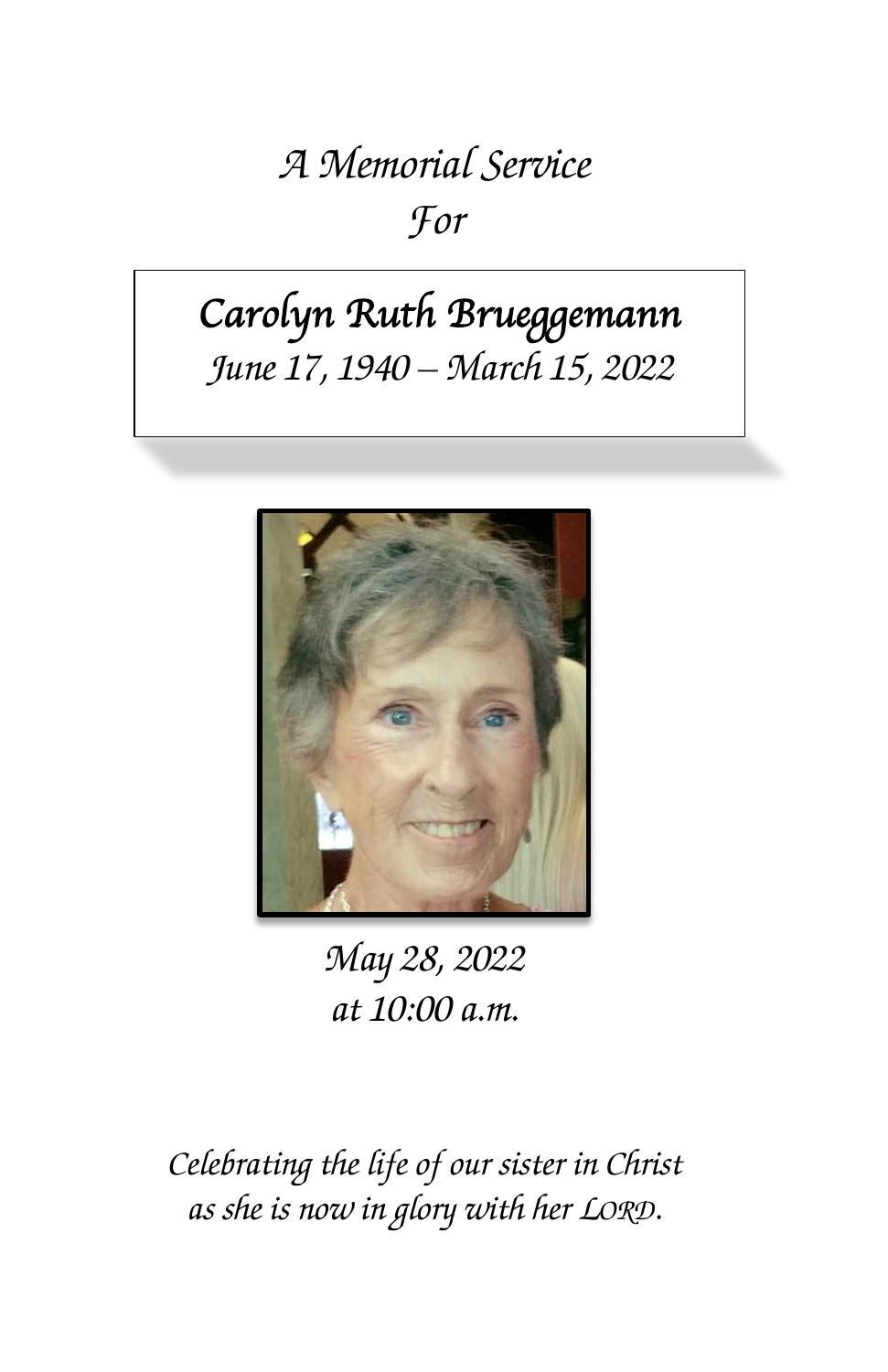### *Prelude*

*Words of Welcome and Thanks* 

*Opening Prayer*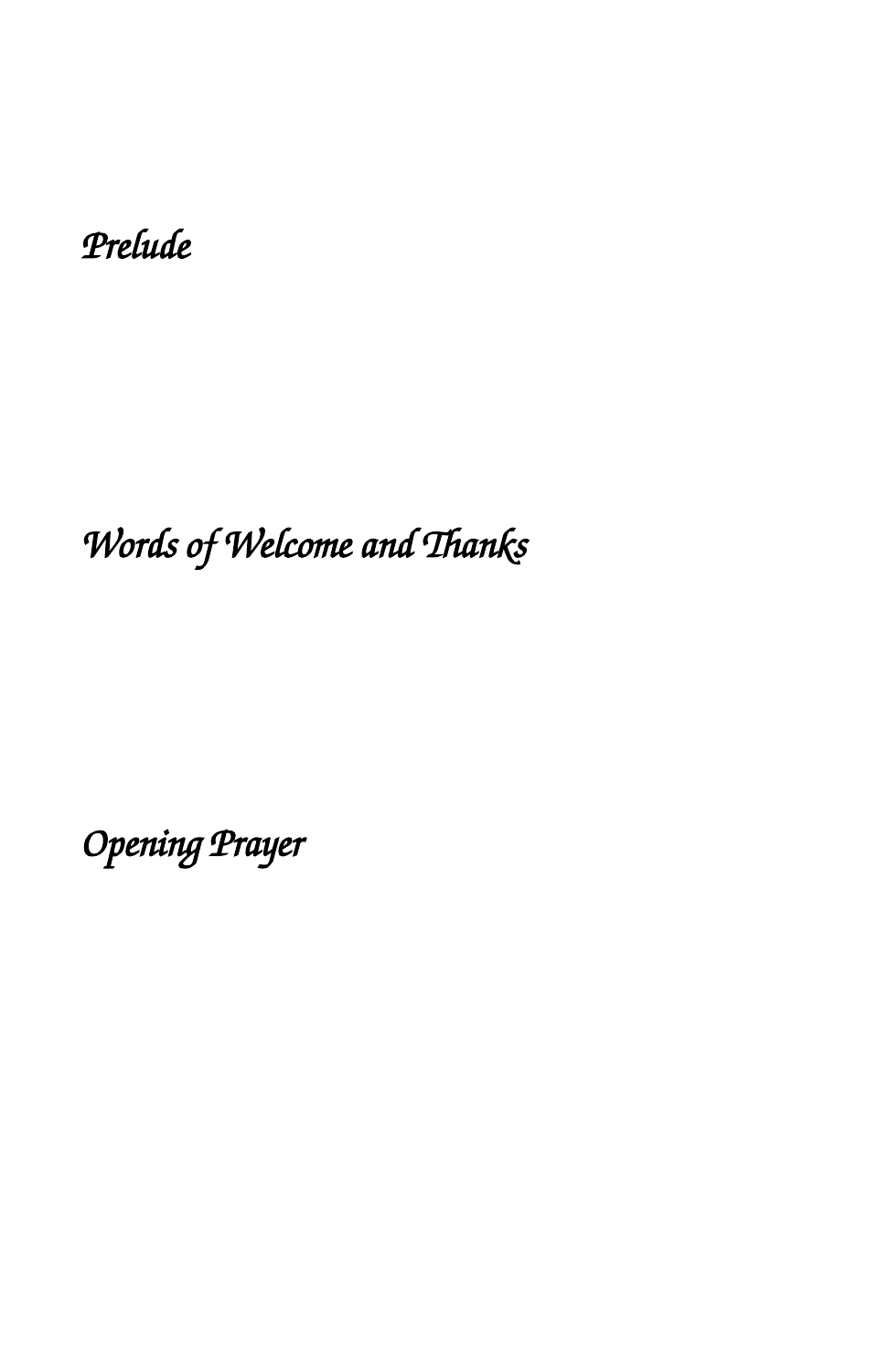### *Because He Lives*

God sent His Son they called Him Jesus He came to love heal and forgive He bled and died to buy my pardon An empty grave is there to prove My Savior lives

#### Chorus

Because He lives I can face tomorrow Because He lives all fear is gone Because I know He holds the future And life is worth the living Just because He lives

How sweet to hold our newborn baby And feel the pride and joy he gives But greater still the calm assurance This child can face uncertain days Because Christ lives **Chorus** 

And then one day I'll cross that river I'll fight life's final war with pain And then as death gives way to vict'ry I'll see the lights of glory And I'll know He reigns Chorus

Gloria Gaither & William J. Gaither © 1971 William J. Gaither, Inc. CCLI Song # 16880 -- CCLI License # 23779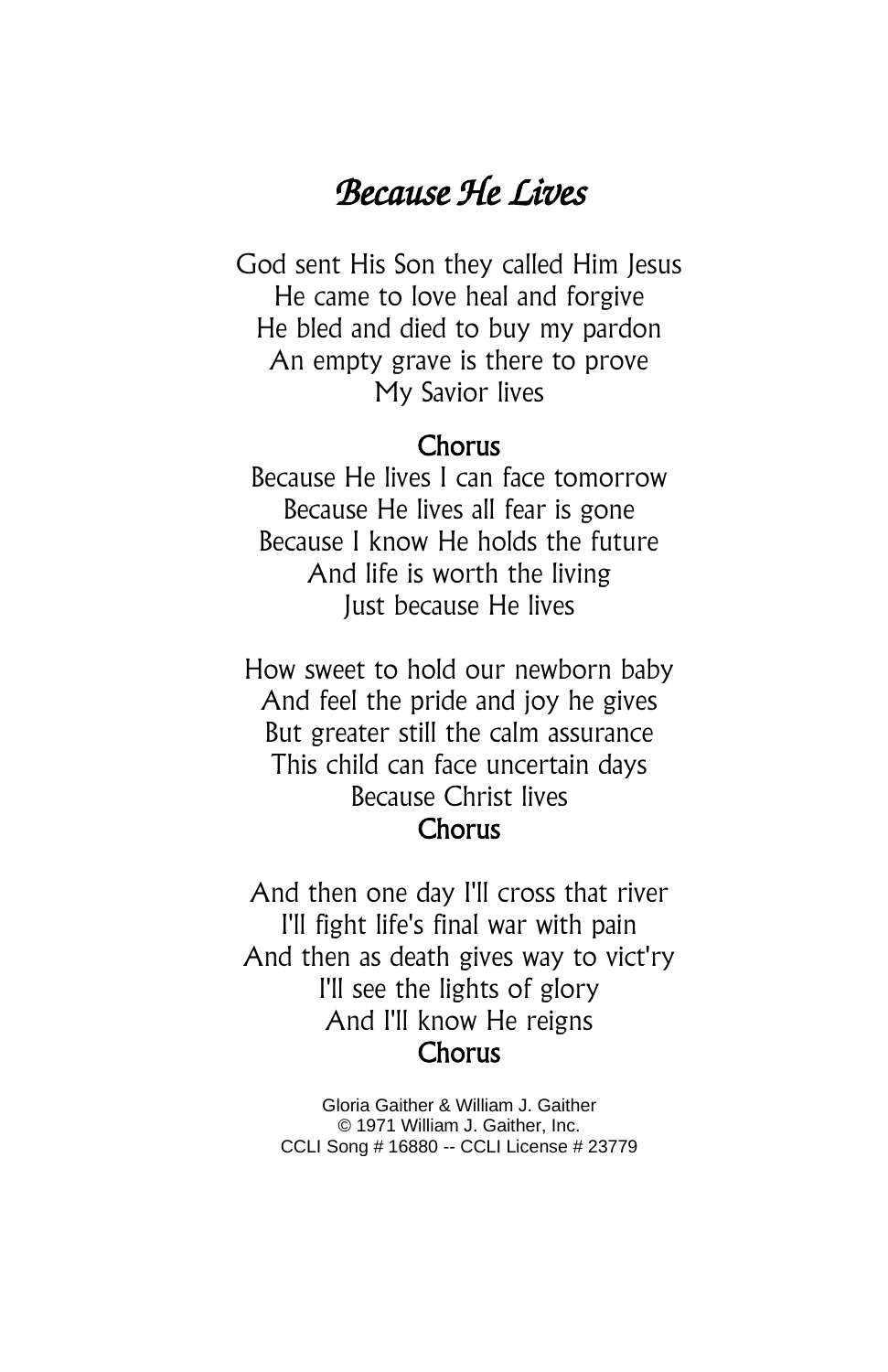# *Great Is Thy Faithfulness*

Great is Thy faithfulness, O God my Father There is no shadow of turning with Thee Thou changest not, Thy compassions they fail not As Thou hast been Thou forever wilt be

#### **Chorus**

Great is Thy faithfulness Great is Thy faithfulness Morning by morning new mercies I see All I have needed Thy hand hath provided Great is Thy faithfulness, Lord unto me

Summer and winter and springtime and harvest Sun moon and stars in their courses above Join with all nature in manifold witness To Thy great faithfulness, mercy and love **Chorus** 

Pardon for sin and a peace that endureth Thy own dear presence to cheer and to guide Strength for today and bright hope for tomorrow Blessings all mine with ten thousand beside **Chorus** 

> Thomas Obediah Chisholm & William Marion Runyan © 1923. Renewed 1951 Hope Publishing Company, Words: Hope Publishing Company, and Music: 1923. Renewed 1951 Hope Publishing Company CCLI Song # 18723 -- CCLI License # 237793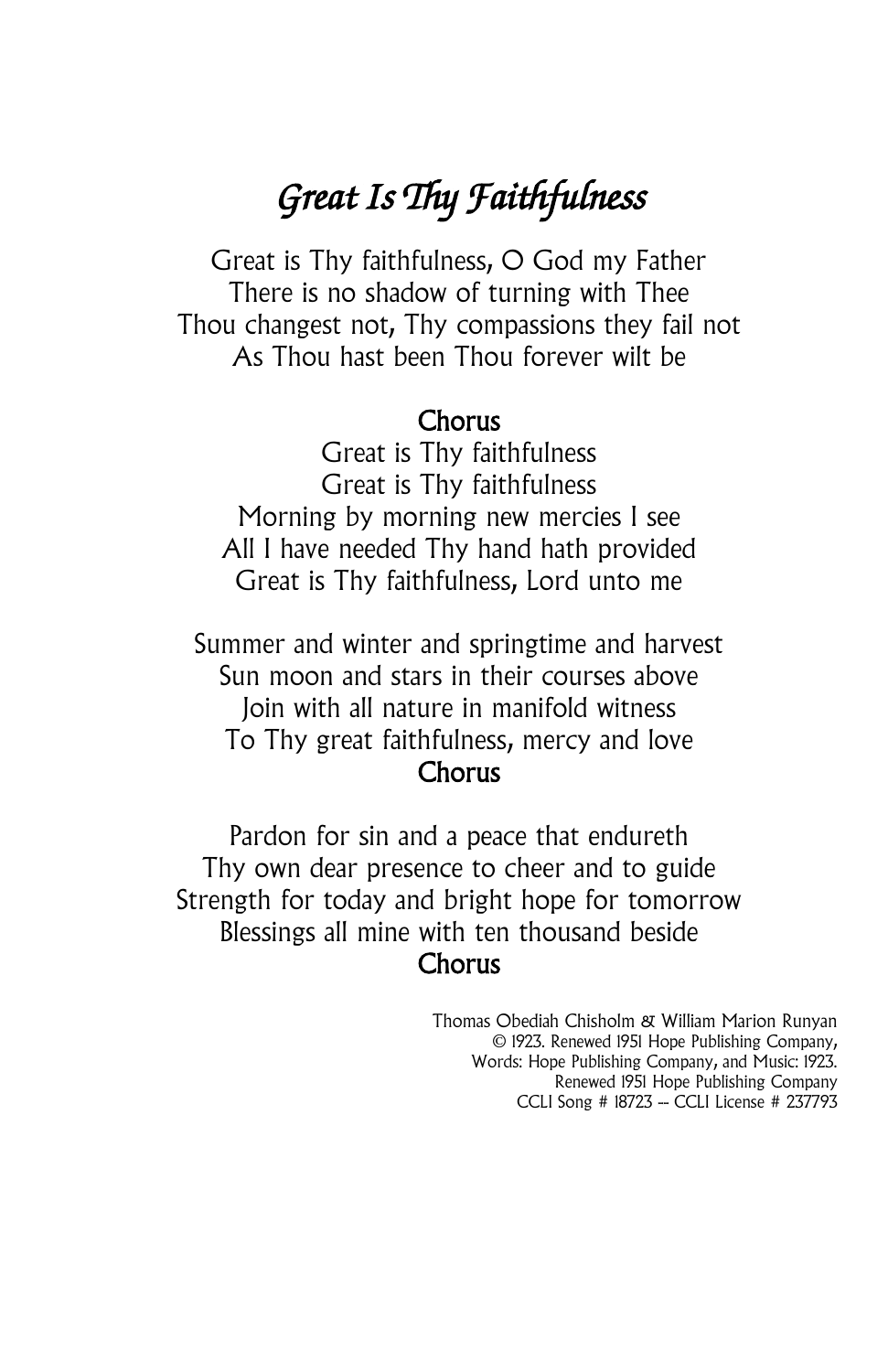### *Scripture Reading*

*John 11:17–27*

Now when Jesus came, he found that Lazarus had already been in the tomb four days. <sup>18</sup> Bethany was near Jerusalem, about two miles off, 19 and many of the Jews had come to Martha and Mary to console them concerning their brother.  $^{20}$  So when Martha heard that Jesus was coming, she went and met him, but Mary remained seated in the house. <sup>21</sup> Martha said to Jesus, "Lord, if you had been here, my brother would not have died. <sup>22</sup> But even now I know that whatever you ask from God, God will give you."<sup>23</sup> Jesus said to her, "Your brother will rise again." <sup>24</sup> Martha said to him, "I know that he will rise again in the resurrection on the last day." 25 Jesus said to her, "I am the resurrection and the life. Whoever believes in me, though he die, yet shall he live, <sup>26</sup> and everyone who lives and believes in me shall never die. Do you believe this?" 27 She said to him, "Yes, Lord; I believe that you are the Christ, the Son of God, who is coming into the world."

# *Eulogy - Thomas Eskridge, brother of Carolyn*

*Celebrating Carolyn*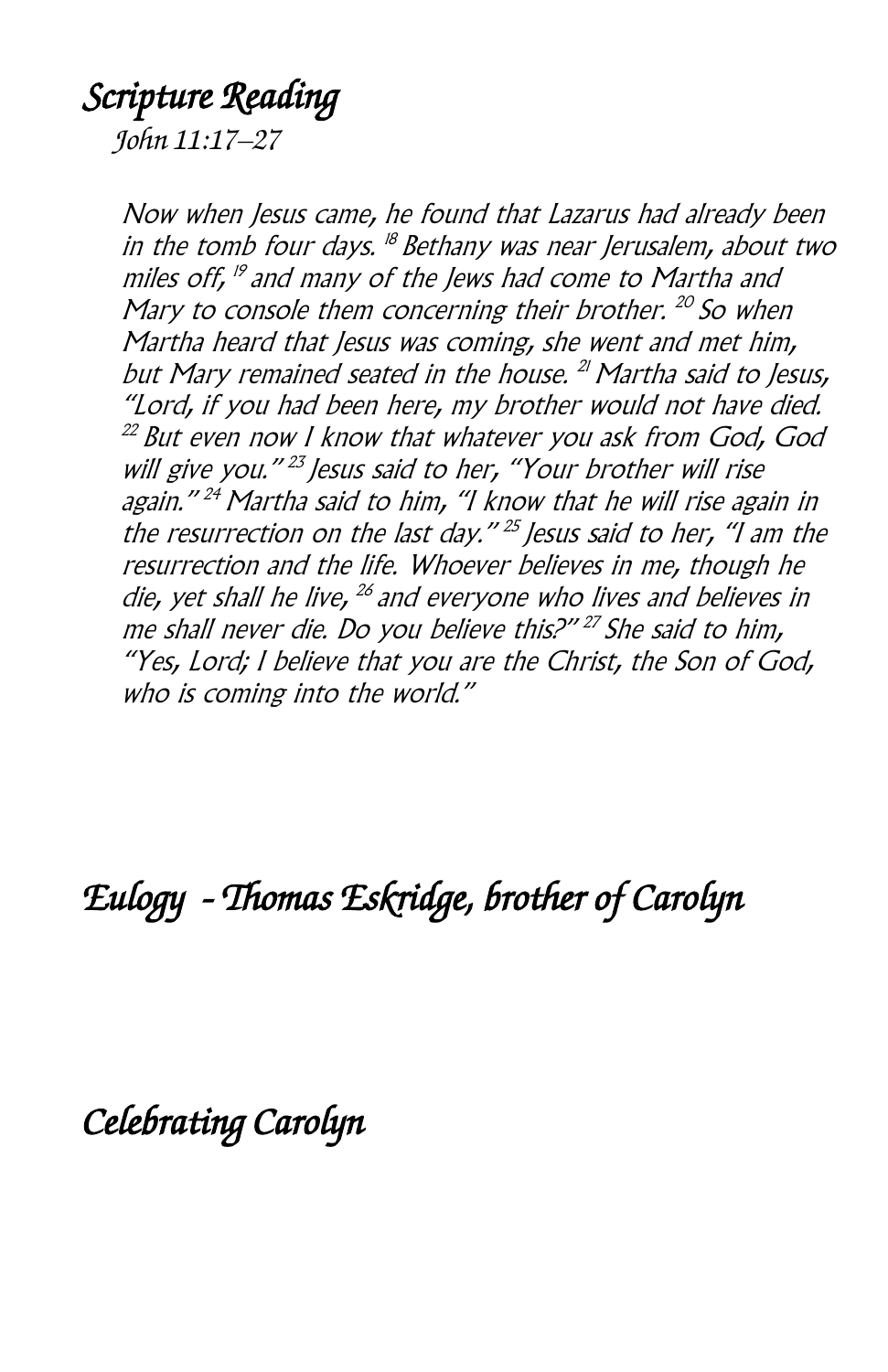## *Words of Hope and Comfort Rev. Chris Baker*

 *2 Corinthians 4:16, 17, & 5:1*

So we do not lose heart. Though our outer self is wasting away, our inner self is being renewed day by day. For this light momentary affliction is preparing for us an eternal weight of glory beyond all comparison... For we know that if the tent that is our earthly home is destroyed, we have a building from God, a house not made with hands, eternal in the heavens.

*Closing Prayer*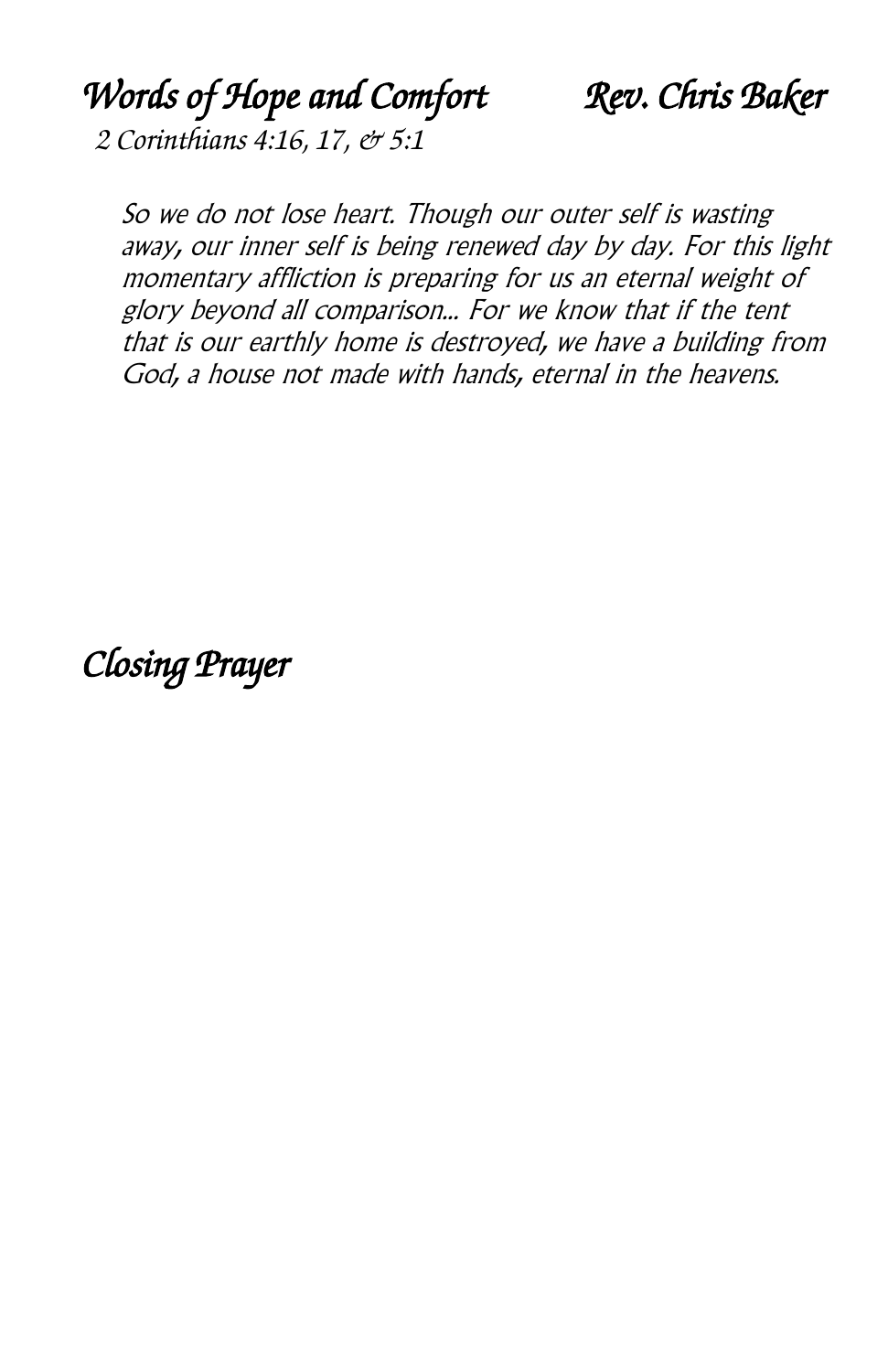# *It Is Well with My Soul*

When peace like a river at - tendeth my way When sorrows like sea billows roll What - ever my lot, Thou hast taught me to say It is well, it is well with my soul

#### **Chorus**

It is well, it is well, with my soul, with my soul It is well, it is well with my soul

Tho' Satan should buffet Tho' trials should come Let this blest as - surance con - trol That Christ hath re - garded My helpless es - tate And hath shed His own blood For my soul **Chorus** 

My sin, O the bliss of this glorious tho't My sin not in part but the whole Is nailed to the cross, and I bear it no more Praise the Lord, praise the Lord, O my soul **Chorus** 

And Lord haste the day, when the faith shall be sight The clouds be rolled back as a scroll The trump shall re - sound, and the Lord shall de - scend Even so, it is well with my soul **Chorus** 

> © Public Domain CCLI Song # 25376 -- CCLI License # 237793

*Benediction* 

*Numbers 6:24–26*

The LORD bless you and keep you; the LORD make his face to shine upon you and be gracious to you; the LORD lift up his countenance upon you and give you peace.